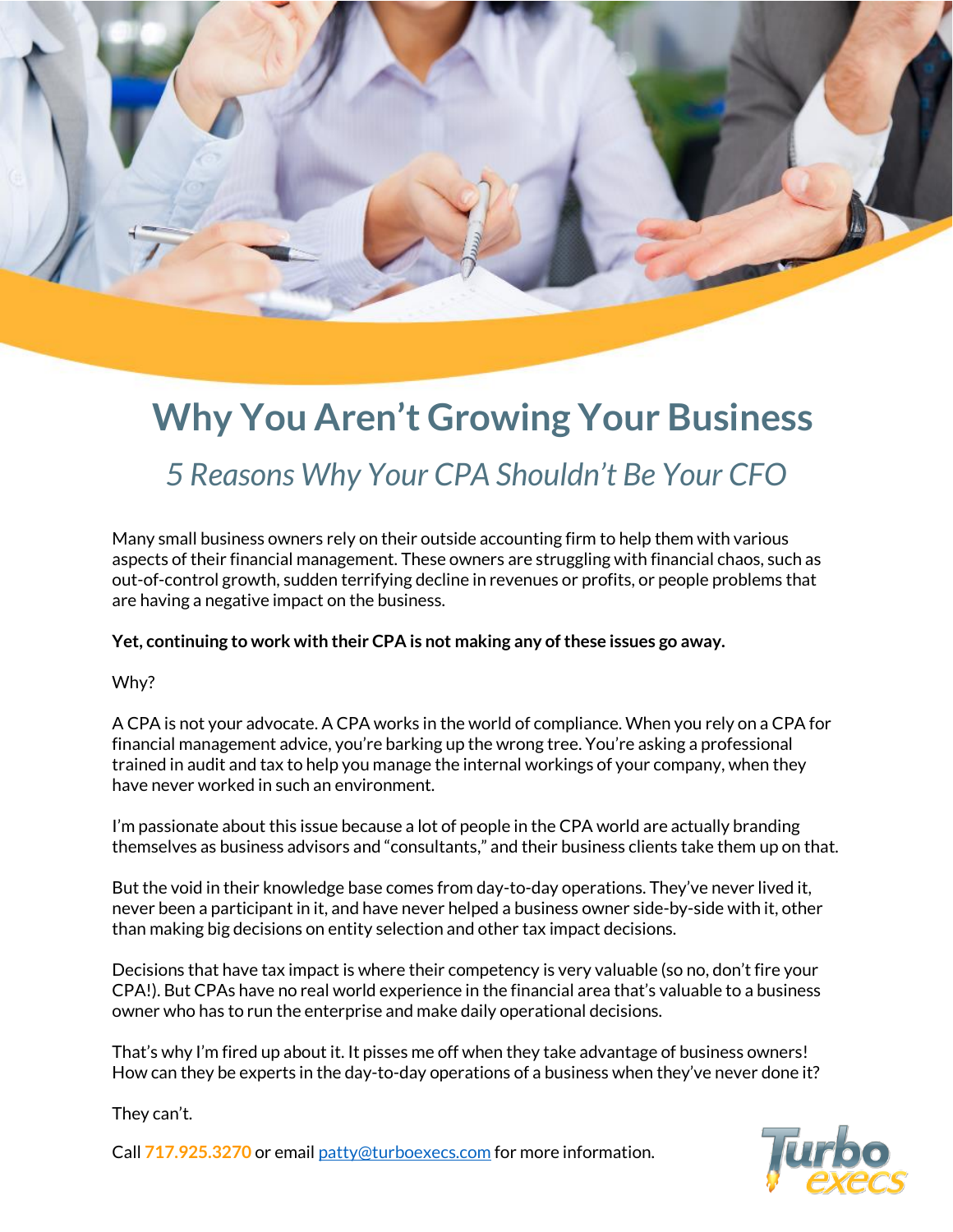They're all about the past, and they don't understand projections, operations, or what really drives your business.

Keep your CPA — for completing your tax returns on time, and possibly also reviewing or auditing of your financial statements. These are the activities that you hire a CPA to perform for you.

## **What you didn't hire your CPA to do is to coach you and to help you improve your business.**

Unlike your CPA, your CFO is charged with driving the financial management activities and strategic direction of the company – through operations, planning and implementation – to get you into the passing lane.

Here are the reasons your CPA isn't providing you the critical information you need:

**1. CPA's Are Historians.** Your CPA mainly works in the past, preparing compliance reports from your historical data. While this information may provide a "rear-view mirror" perspective, you are concerned with running your business in the present – and what actions you will need to take today to position you for future successes.

A CFO has strong planning and analysis expertise to help guide you through the process of making well-informed decisions that are impactful. As the saying goes: Failing to plan is planning to fail.

**2. Business Operations Are Not A Core Competency.** Taxes, audits, and reviews are all forms of compliance services provided by your CPA. While these services are valuable to an owner, they do not lend themselves to the day-to-day operations of your business. Whether you make a product or provide a service, your focus is on efficiency, cost, productivity, yields, customer service and performance.

Business processes and systems are required to optimize the organization's performance, maximizing the return on investment and the bottom line. Setting up the proper metrics to measure and track trends is key to achieving strategic, operational and financial goals – both short- and long-term. This is the job of your CFO.

**3. CPA's Avoid Risk...and Opportunity.** As an owner, there is a certain amount of risk you are willing to take in order to reap the rewards – it is a calculated risk and a CFO can help with a detailed cost-benefit analysis of the decision...before the decision is made. It is the CFO's duty to drive value into your company by helping maximize opportunities while managing risk. The CPA, on the other hand, functions in a compliance world where it is a black or white decision (comply or be penalized).

**4. CPA's Don't Live in Your World.** The multiple roles that you fill in your business – operating, technical, sales – and all of the numbers associated with those roles are foreign to CPA's. A CFO is a professional who lives in this world every day - driving the decisions that impact your financial results.

**5. CPA's Advocate for Third Parties.** Like I said above: your CPA is NOT your advocate. Your CPA is charged with protecting the public's interest – compliance with good accounting practices, laws and governmental regulations.

Call **717.925.3270** or email [patty@turboexecs.com](mailto:patty@turboexecs.com) for more information.